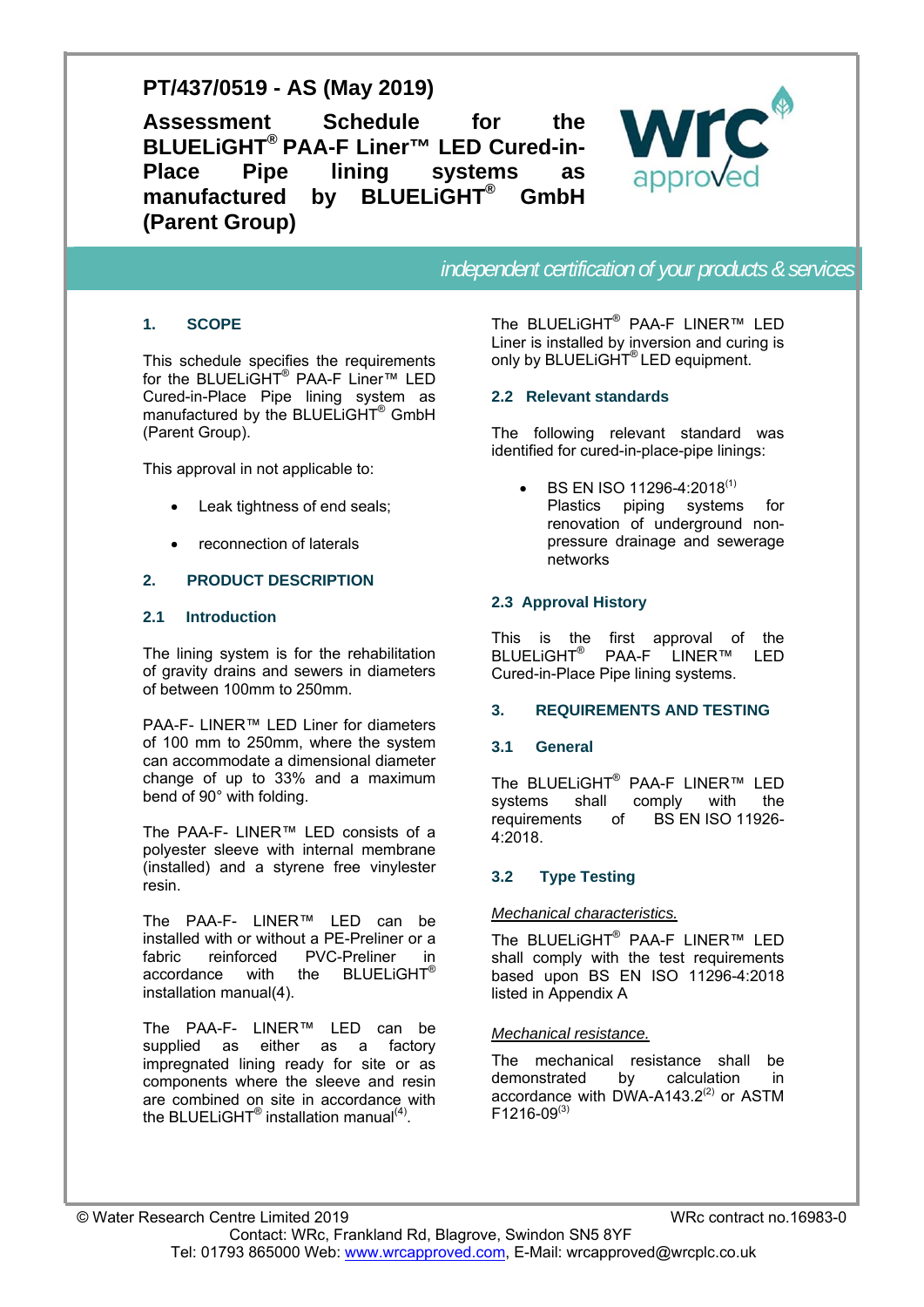# **PT/437/0519 - AS (May 2019)**

**Assessment Schedule for the BLUELiGHT® PAA-F Liner™ LED Cured-in-Place Pipe lining systems as manufactured by BLUELiGHT® GmbH (Parent Group)** 



*independent certification of your products & services* 

# **3.3 Manufacture**

To ensure the quality and performance of the BLUELiGHT<sup>®</sup> PAA-F LINER™ LED CIPP lining system, the manufacturing process shall include appropriate systems for:

- Verification component materials received are to specification.
- Handling and storage of all component materials.
- Records of manufacture
- Inspection and maintenance of manufacturing equipment

The production of the BLUELiGHT® PAA-F LINER™ LED lining system and related Quality Control procedures shall comply with requirements to ensure the stated performance of the product is reliably achieved.

# **3.4 Installation**

When installed in accordance with the installation documentation $(4)$ , the installation shall be practicable and suitable for conditions that could reasonably be expected on site.

# **4. APPROVAL**

The BLUELiGHT® PAA-F LINER™ LED (Standard) lining system has been audited and successfully met all the requirements stated within this assessment schedule.

signed:  $\Delta$   $\gamma$  Bodge

Valid until May 2024

# **5. REFERENCES**

- 1. BS EN ISO 11296 Part 4 Plastic piping systems for renovation of underground non-pressure drainage and sewerage networks. Part 4 Cured-in-place-pipes, 2018
- 2. DWA-A 143-2- Rehabilitation of drainage systems outside buildings - Part 2: Static calculation for the rehabilitation of wastewater pipes and pipes with lining and assembly methods (July 2015)
- 3. ASTM F1216- 09 Standard Practice for Rehabilitation of Existing Pipelines and Conduits by the Inversion and Curing Installation Guide.
- 4. BLUELiGHT® Installation manual, VH-PAA-F Procedure Manual PAA-F-Liner™ / LED (current version: Revision 1.6, valid from 04-2018)